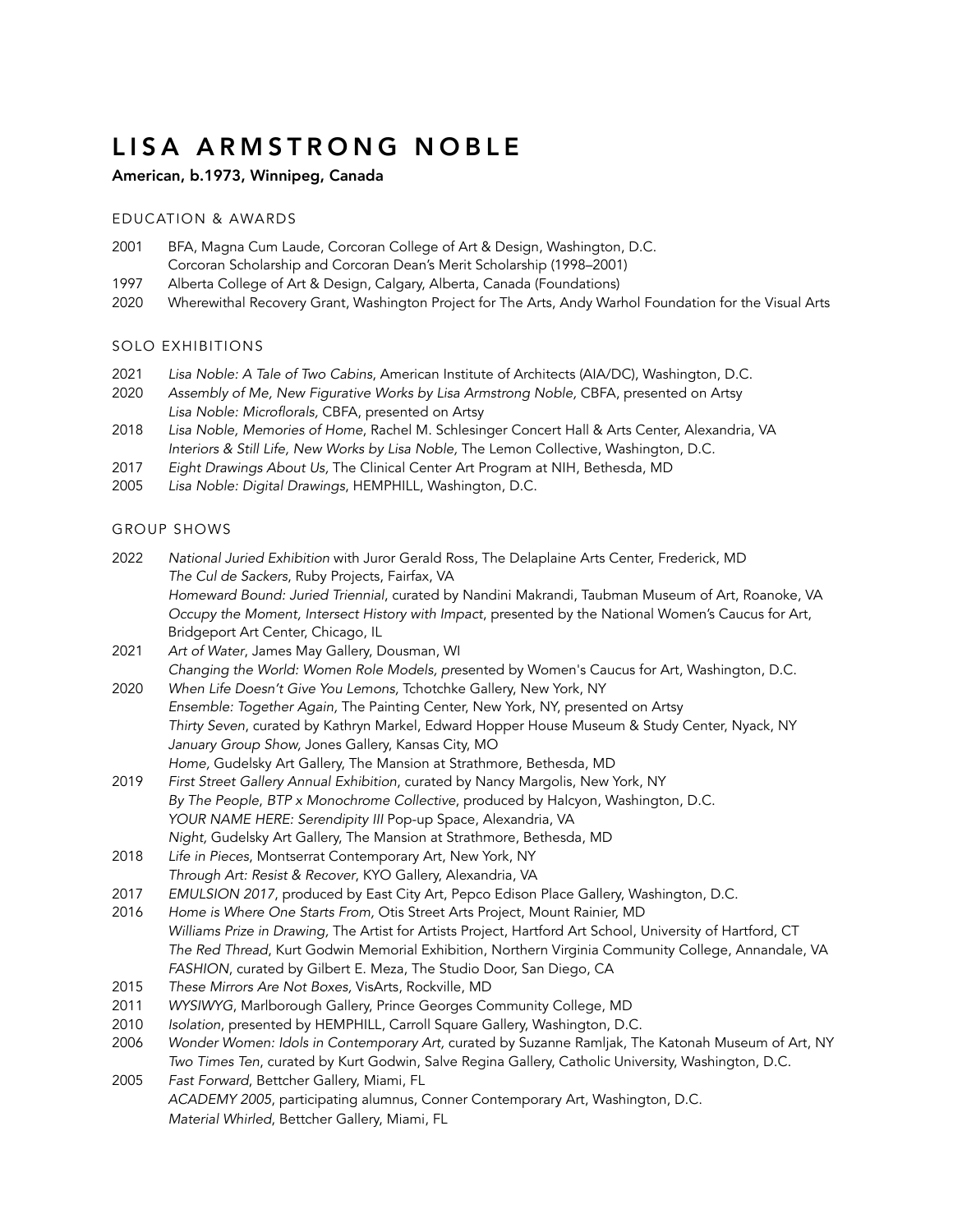- 2004 *Opening on 14th Street (Re-Fresh)*, HEMPHILL, Washington, D.C. *Hot Damn: Fresh Art*, curated by Faith Flanagan, DOT Productions, Washington, D.C. *D.C. ArtBeat*, District of Columbia Arts Center (DCAC), Washington, D.C. *Articulating the Intangible*, curated by Kurt Godwin, McLean Project for the Arts, McLean, VA
- 2003 *Summer Show*, Signal 66 Gallery, curated by Kurt Godwin, Washington, D.C.
- 2001 *ACADEMY 2001*, Conner Contemporary Art, Washington, D.C.

## MEMBER, CHARITABLE & COMMUNITY ACTIVITIES

- 2022 *WPA Collectors' Night 2022 Annual Benefit Auction*, presented by Washington Project for the Arts, Washington, D.C.
- 2021 *Annual Winter Benefit,* The Painting Center, New York, NY *Annual Members Exhibition,* Edward Hopper House Museum & Study Center, Nyack, NY
- 2020 *Art Month 2020*, presented by Hickok Cole Architects & Washington Project for the Arts, Washington, D.C.
- 2019 *Art Night 2019*, hosted by Hickok Cole Architects & Washington Project for the Arts, Washington, D.C. *Alchemical Vessels: The Transformative Power of The Written Word,* Joan Hisaoka Healing Arts Gallery, Smith Center for Healing and the Arts, Washington, D.C*. March 150,* Target Gallery 9th Annual Special Exhibition & Art Sale, Alexandria, VA *Annual Members Exhibition,* Edward Hopper House Museum & Study Center, Nyack, NY
- 2018 *Artist of the Month*, curated by Lisa d'Amico, Chronic Fatigue Alliance, New York, NY *Alchemical Vessels: Our Common Thread, Joan Hisaoka Healing Arts Gallery,* Washington, D.C*.*
- 2017 *47th Annual Nor'Easter,* curated by Sarah Fritchey, New Britain Museum of American Art, CT
- 2016 *46th Annual Nor'Easter*, curated by Judith McElhone, New Britain Museum of American Art, CT
- 2008 *Transformer Gallery, Annual Gala & Silent Auction,* Washington, D.C.
- 2006 *Who Do You Love? Lecture Series,* panelist, District of Columbia Arts Center, Washington, D.C.
- 2005 *SEVEN*, Warehouse Gallery, produced by The Washington Project for The Arts, Washington, D.C. *National Museum for Women in the Arts, Annual Gala & Silent Auction,* Washington, D.C.
- 2004 *ANONYMOUS*, Flashpoint Gallery, presented by The Washington Project for the Arts, Washington, D.C. *The Washington Project for The Arts/Corcoran Gallery of Art, Annual Gala & Auction,* Washington, D.C.
- 2003 *National Museum for Women in the Arts, Annual Gala & Silent Auction,* Washington, D.C.

#### PUBLICATIONS & FEATURES

2021 *Everything Has a Story, with Lisa Noble,* [Art Talk](https://www.youtube.com/watch?v=JQLggM-AzcU) hosted by Scott Clowney, Assoc. AIA, presented by AIA/DC, Washington, D.C.

*Do You Know Her, Interview Series,* presented by Women's Caucus for Art, Washington, D.C.

- 2020 *Curated Studio Visits*, by Deanna Evans Projects, NY, www.instagram.com/curatedstudiovisits
- 2019 *Interview With Painter Lisa Armstrong Noble,* Angela Cappetta, The Medusa Project, NY *Studio Visit* Magazine, Volume 44, Juror: Francine Weiss PhD, Senior Curator at the Newport Art Museum
- 2018 *Studio Visit* Magazine, Volume 42, Juror: Lisa Crossman, Curator, Fitchburg Art Museum *Group Work, Two Area Collaborative Spaces Harness Imagination and Inspiration,* Ashley Stimpson, Potomac Lifestyle Magazine

*Studio Visit* Magazine, Volume 40, Juror: George Kinghorn, Exec. Dir., University of Maine Museum of Art

- 2017 *After Dreaming*, foreword by the artist, 42-page perfect bind catalog, soft cover
- 2015 *In the galleries: Anything but simplicity in these drawings*, Mark Jenkins, *The Washington Post*
- 2006 *Wonder Women: Idols in Contemporary Art,* Essay by Suzanne Ramljak*,* The Katonah Museum of Art *Show of Feminine Celebs Only Paparazzi Could Love*, Benjamin Genocchio, *The New York Times*
- 2005 *EXOTIQUE: The World's Most Beautiful CG Characters*, Ballistic Publishing, Australia (reprinted 2007) *Lisa Noble, Issue #4, DC Pulse Magazine*, Interview by Kathleen Shafer *Fetish Material*, Carlos Suarez de Jesus, Miami New Times *City Lights*, Louis Jacobson, *The Washington CityPaper*
- 2004 *Looking Up, Arts in Review*, Jeffrey Cudlin, *The Washington CityPaper Hemphill Fine Arts*, Nicki Miller, Art Watch, The Sunday Source, *The Washington Post Dog Days of Summer Get Some Bite at Signal 66 Show*, Michael O'Sullivan, *The Washington Post*
- 2002 *The 25 Most Beautiful People of Washington, D.C.*, Brooke Foster, *Washingtonian Magazine*